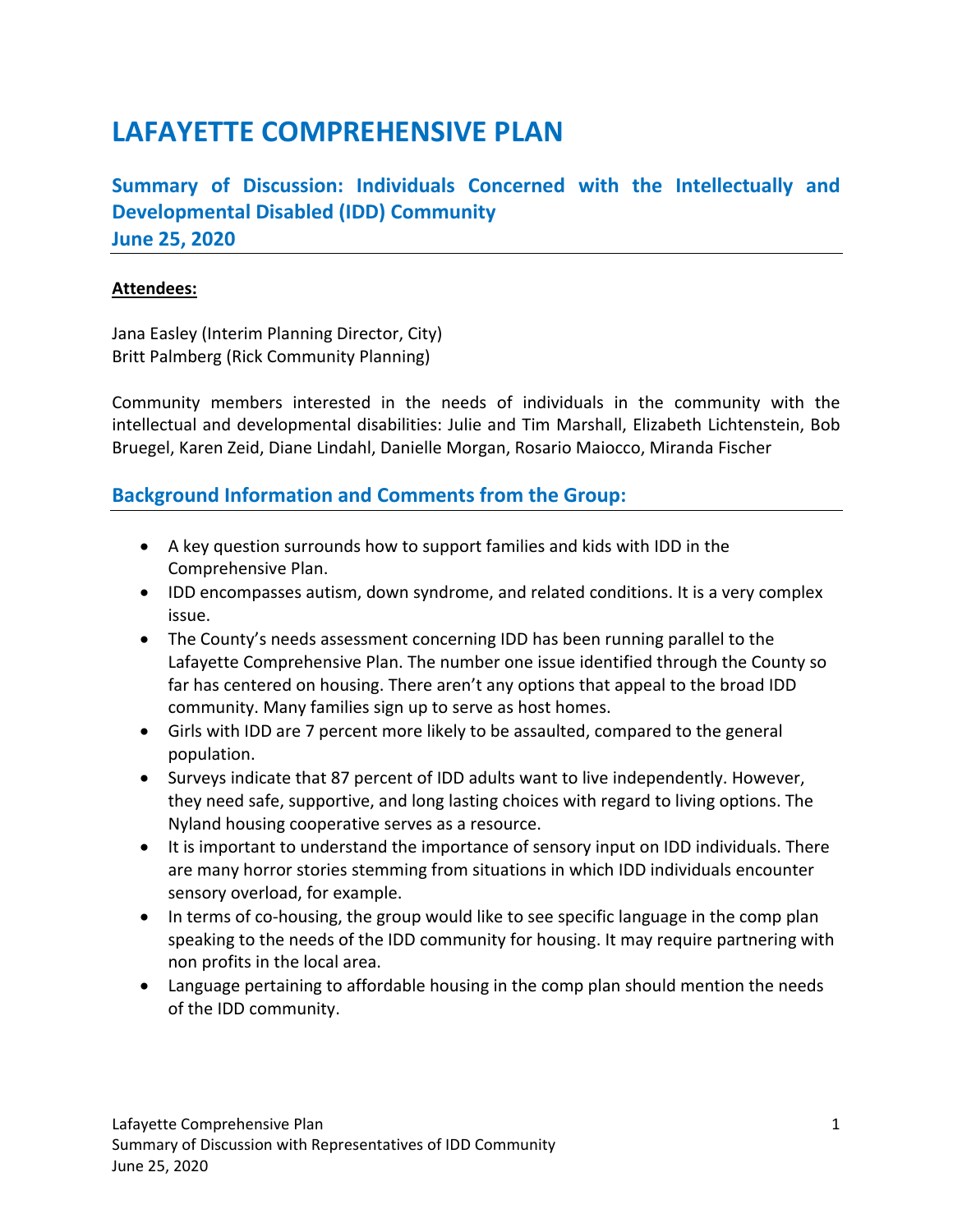- One of the participants noted that more options and developments are popping up to serve the needs of IDD children. There are more choices in terms of where to go, who to live with.
- It is important to have services available on site to serve the IDD community, in addition to housing.
- Co-housing situations tend to resemble a melting pot of people. IDD individuals benefit from living together in a true community. One of the greatest challenges for IDD families is determining the right choice for an IDD individual, with regard to housing and services.
- Finding cities and communities where the IDD community can introduce ideas to serve the broad IDD community is key.
- Ordinances or programs in cities that mandate, for example, a 10 percent affordable housing requirement provide for greater income diversity in a community. However, communities need to go to the next level in their housing strategies to plan for individuals with IDD.
- One of the participants noted that Lafayette was one of the pioneers in co-housing in the US, but it never got any credit for it because subsequent developments were completed in Boulder that attracted more attention. There is an opportunity for Lafayette to get more credit for its innovative housing strategies.
- Managing sensory stimulus for IDD individuals is an issue from a design perspective. Controlling external stimuli is important. It can be a bit of a challenge in creating a critical mass of programs and services for IDD individuals.
- The comp plan needs to have language to address the reality of IDD individuals, and should provide for the necessary density and range of uses to serve IDD individuals. It is also important for the comp plan to discuss the social costs of isolating IDD individuals.

## **Additional Comments Regarding the Comprehensive Plan and Implementation:**

- How can we decrease the economic and social burden on families with IDD individuals? It is really important to include the COVID crisis in this discussion. COVID helps magnify the exposure that IDD individuals have in the community.
- Ideally, a development or project that serves IDD individuals would include a range of uses and services on‐site. These offerings could include local community gardens, computer services, art works, and other activities.
- The City of Lafayette needs to make a more concrete effort to address the needs of IDD going forward. Age‐ism is the big "ism" right now, but "able‐ism" is at play in various aspects of the community. The City needs to keep the interests of IDD integrated in all of its planning. We need to amplify voices and identify where local systems are not meeting the needs of the IDD community.
- Universal design concepts need to be included in the planning for the community. Intellectually challenged individuals represent a special category. We need a measuring